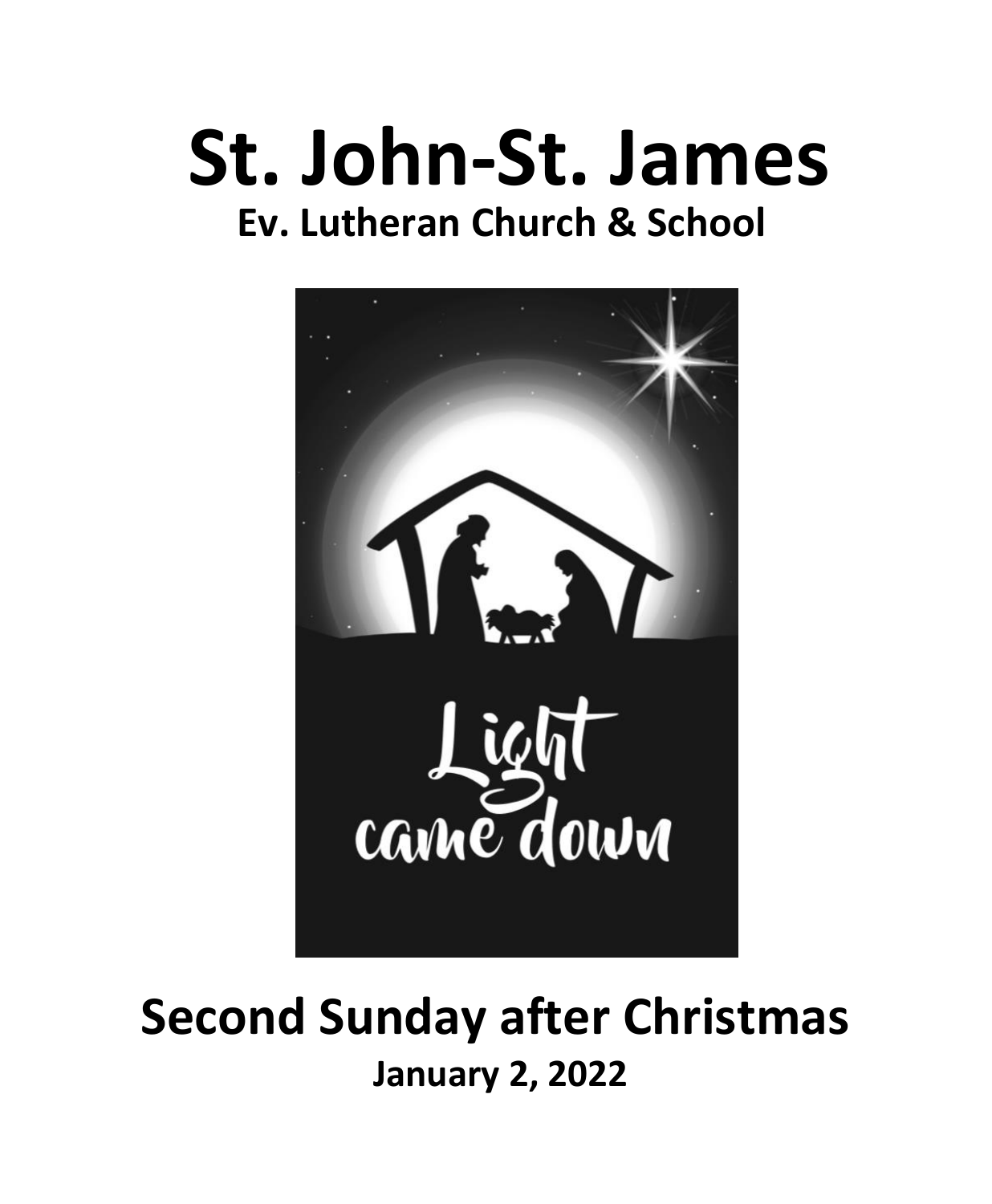WELCOME *God gives Sonship to those born in Darkness*

\*NOTE: *You are welcome to sing every part of each song today. Notations are meant to give you some guidance as the song is introduced. The Messengers would be thrilled to have you join them whenever you are comfortable singing. May God bless your worship!*

*Opening Hymn:* Where Shepherds Lately Knelt Koine arrangement CCLI License #20031593



 **Where shepherds lately knelt and kept the angel's word I come in half belief a pilgrim strangely stirred; But there is room And welcome there for me, But there is room And welcome there for me.**

# **Q** Verse 2

- **In that unlikely place I find him as they said: Sweet newborn Babe, how frail! And in a manger bed, A still, small voice to cry one day for me, A still small voice to cry one day for me.**
- **a** Verse 3
	- **How should I not have known Isaiah would be there, His prophecies fulfilled? With pounding heart I stare: A child, a son, the Prince of Peace for me,**

**A child, a son, the Prince of Peace for me.**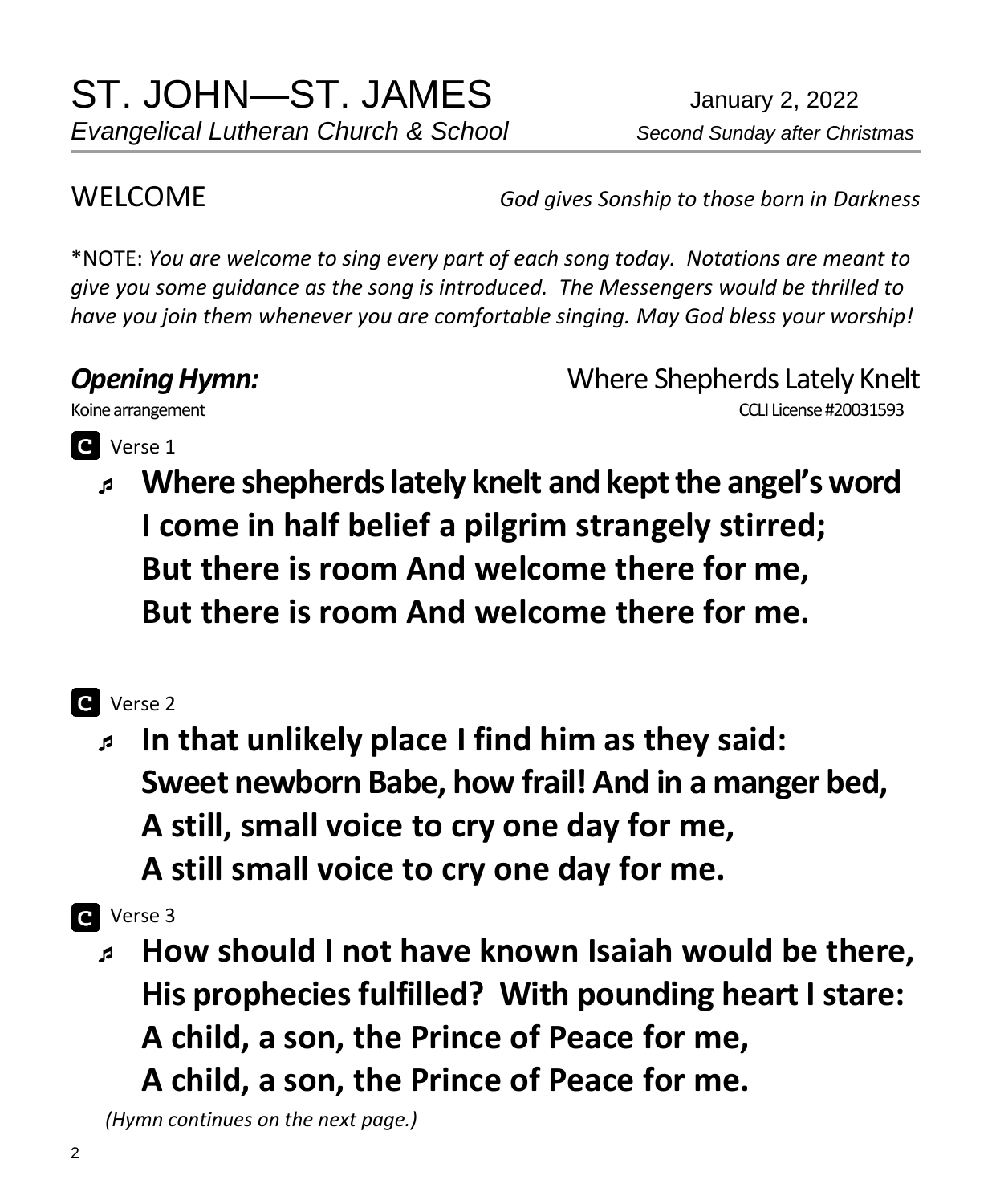

 **Can I, will I forget how Love was born, and burned Its way into my heart unasked, unforced, unearned, To die, to live, and not alone for me, To die, to live, and not alone for me.**

## *PLEASE STAND*

INVOCATION

- $\boxed{\text{M}}$ The grace of our Lord  $(\dagger)$  Jesus Christ and the love of God and the fellowship of the Holy Spirit be with you.
- C **And also with you.**

# CONFESSION OF SINS

- Dear friends, let us approach God in honesty, asking him in the name  $|M|$ of our Lord Jesus Christ to forgive us.
- **Lord of all, I confess that I have sinned in thought, word, and deed. I have not kept your commands. My actions, my words, and my thoughts have all fallen short of the perfection you deserve. I am sorry for my sin and seek your mercy in the name of my Lord and Savior, Jesus Christ.**
- It is only through the grace of our Triune God that we are saved from  $\overline{\mathbf{M}}$ our sins. God the Father sent his Son in love. God the Son came and paid the price for our sins. And God the Spirit came to make the gift of eternal life ours through faith. Therefore, be assured: you are forgiven in the name of the Father, and of the Son, and of the Holy Spirit.
- **Amen.**  $\mathbf{C}$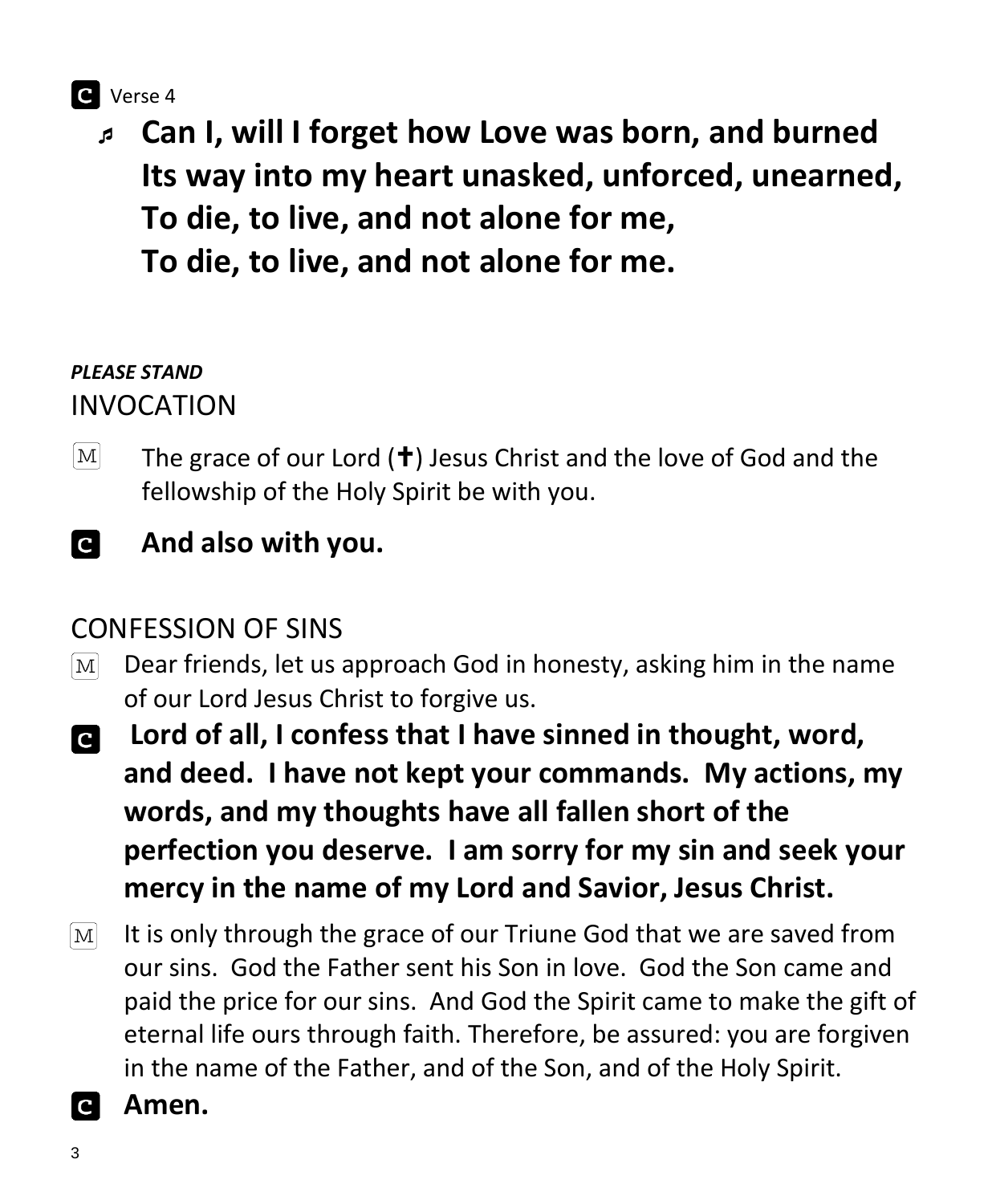We join in song to confess our confident hope and comfort found in  $M<sub>l</sub>$ God's grace alone.

# *Gloria:* Holy, Holy, Holy, Holy, Holy, Holy, Holy, Holy, Holy, Holy, Holy, Holy, Holy, Holy, Holy, Holy, Holy, Holy, Holy, Holy, Holy, Holy, Holy, Holy, Holy, Holy, Holy, Holy, Holy, Holy, Holy, Holy, Holy, Holy, Holy, Praise Charts Song #7125088 CCLI License #20031593 Holy, holy, holy, Lord, God Almighty Holy, holy, holy, Merciful and Mighty God in three persons, blessed Trinity Verse 2  **Holy, holy, holy, Though the darkness hide Thee Though the eye of sinful man Thy glory may not see Only Thou are holy,**

Verse 1  **Messengers:** 

Early in the morning our song shall rise to thee

 **There is none beside Thee Perfect in power, in love, and purity** Verse 3  **Holy, holy, holy, Lord, God Almighty All Thy works shall praise Thy name In earth and sky and sea Holy, holy, holy, Merciful and Mighty God in three persons, blessed Trinity Oh, God in three persons, Blessed Trinity**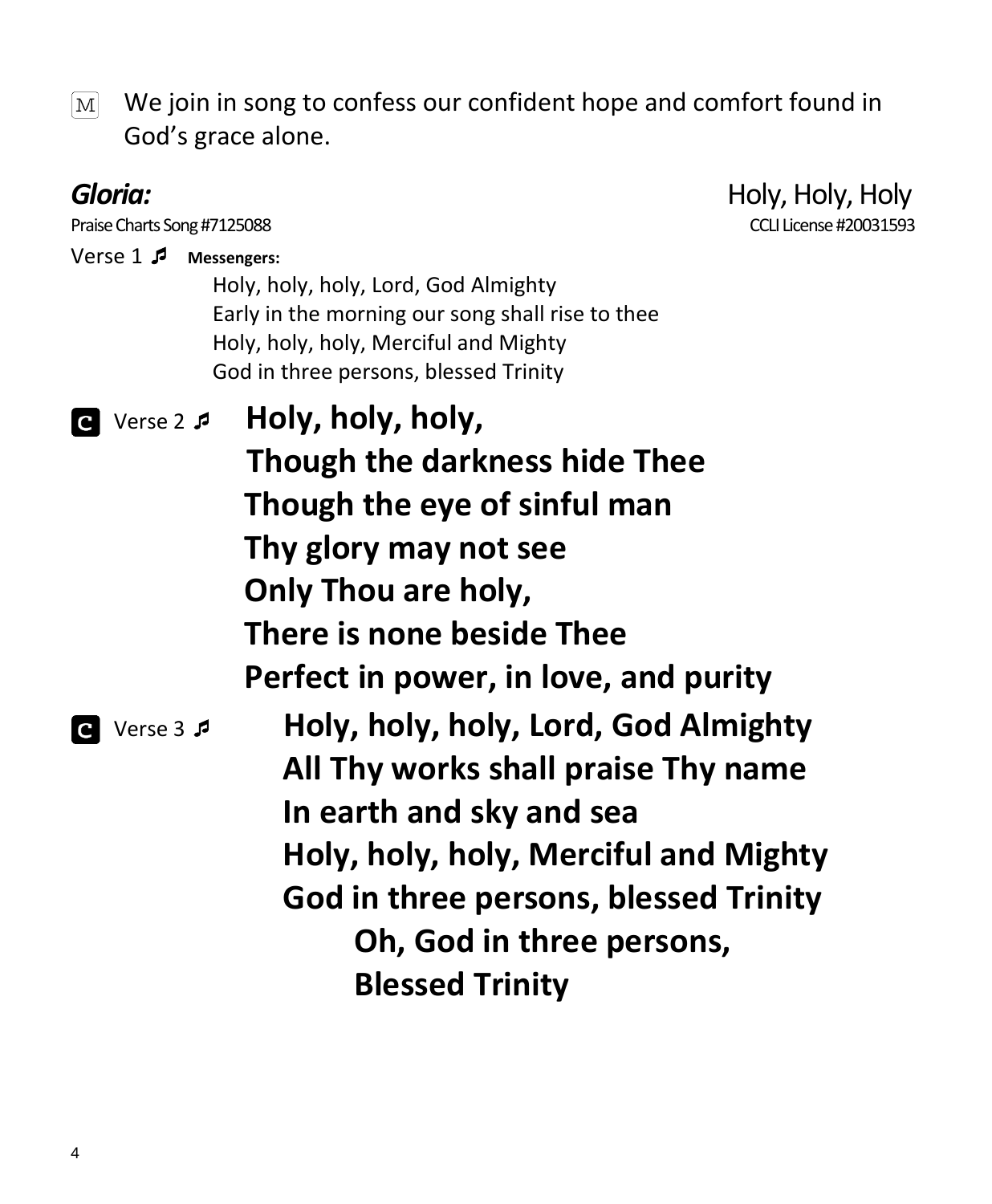# PRAYER OF THE DAY

 $|M|$ Almighty God, you have filled us with the new light of the Word who became flesh and lived among us. Let the light of our faith shine in all that we do; through Jesus Christ, your Son, our Lord, who lives and reigns with you and the Holy Spirit, one God, now and forever.

**Amen.**  $\mathbf{C}$ 

*BE SEATED*

# *Old Testament Lesson* **Constanting Constanting Constanting Constanting Constanting Constanting Constanting Constanting Constanting Constanting Constanting Constanting Constanting Constanting Constanting Constanting Cons**

**17** When Abram was ninety-nine years old, the LORD appeared to him and said, "I am God Almighty; walk before me faithfully and be blameless. **<sup>2</sup>** Then I will make my covenant between me and you and will greatly increase your numbers."

**<sup>3</sup>** Abram fell facedown, and God said to him, **<sup>4</sup>** "As for me, this is my covenant with you: You will be the father of many nations. **<sup>5</sup>**No longer will you be called Abram; your name will be Abraham, for I have made you a father of many nations. <sup>6</sup> I will make you very fruitful; I will make nations of you, and kings will come from you. **<sup>7</sup>** I will establish my covenant as an everlasting covenant between me and you and your descendants after you for the generations to come, to be your God and the God of your descendants after you.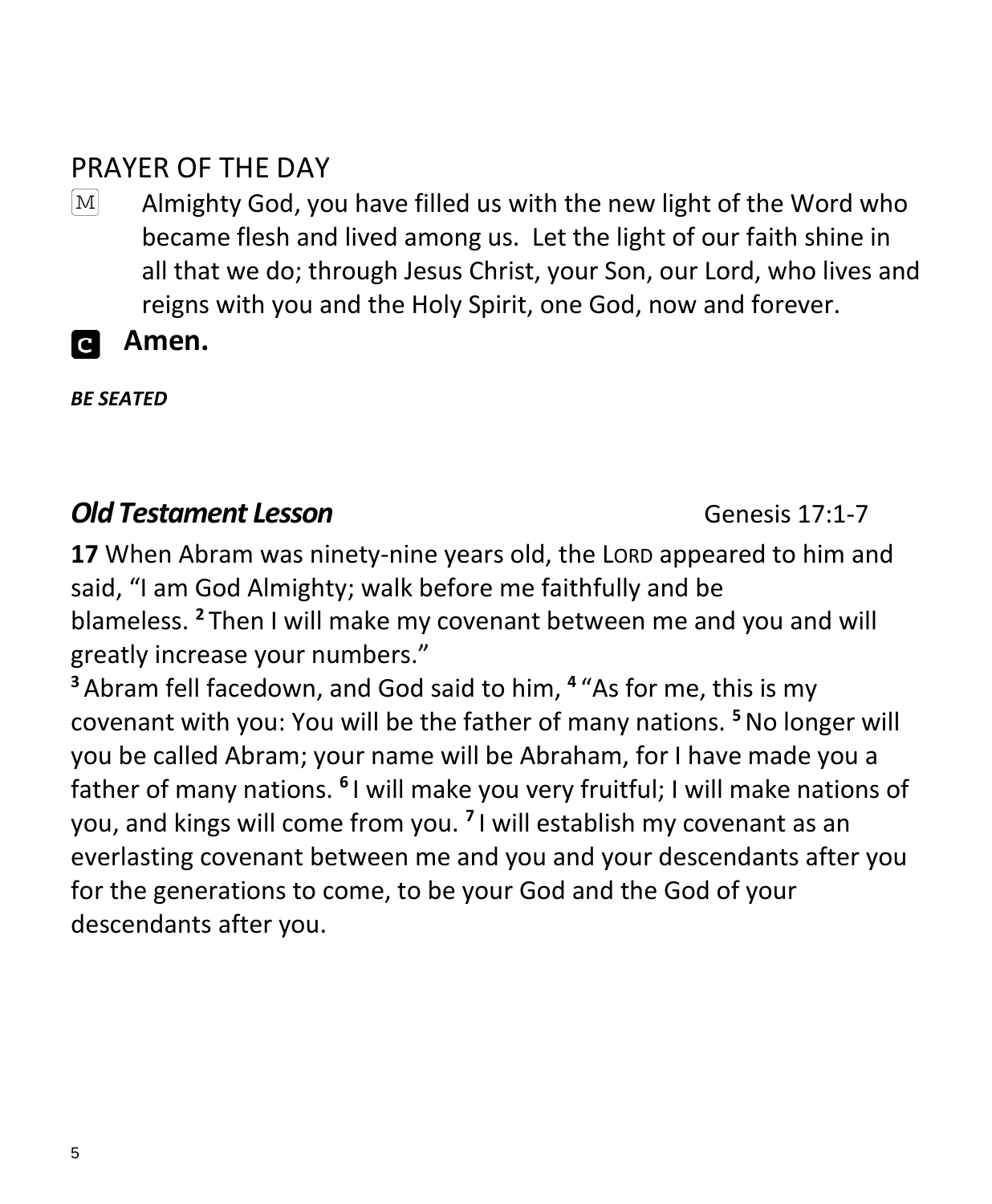CONFESSION OF FAITH Contemporary Creed

**I have faith in God and believe that He has created me and C all that I have. All things belong to Him.**

**I have faith in Jesus and believe that He died for my sins, conquered death and was raised to life on the third day. His death and resurrection declared that He is God and that my sins are forgiven.**

**I have faith in the Holy Spirit and believe He has worked this faith within me. I believe He is present here among us and lives within each child of God. Through Him and the Word I have the power to stand in strength against all adversity.**

**And I believe that my mission on earth is to serve my God—Father, Son, and Holy Spirit. He has equipped me with His gifts and motivated me by His love to reach out to the lost and to my fellow believers with the Gospel. Amen.**

**Epistle Lesson Contract Contract Contract Contract Contract Contract Contract Contract Contract Contract Contract Contract Contract Contract Contract Contract Contract Contract Contract Contract Contract Contract Contra** 

<sup>4</sup> But when the set time had fully come, God sent his Son, born of a woman, born under the law, <sup>5</sup> to redeem those under the law, that we might receive adoption to sonship. <sup>6</sup> Because you are his sons, God sent the Spirit of his Son into our hearts, the Spirit who calls out, *"Abba*, Father." 7 So you are no longer a slave, but God's child; and since you are his child, God has made you also an heir.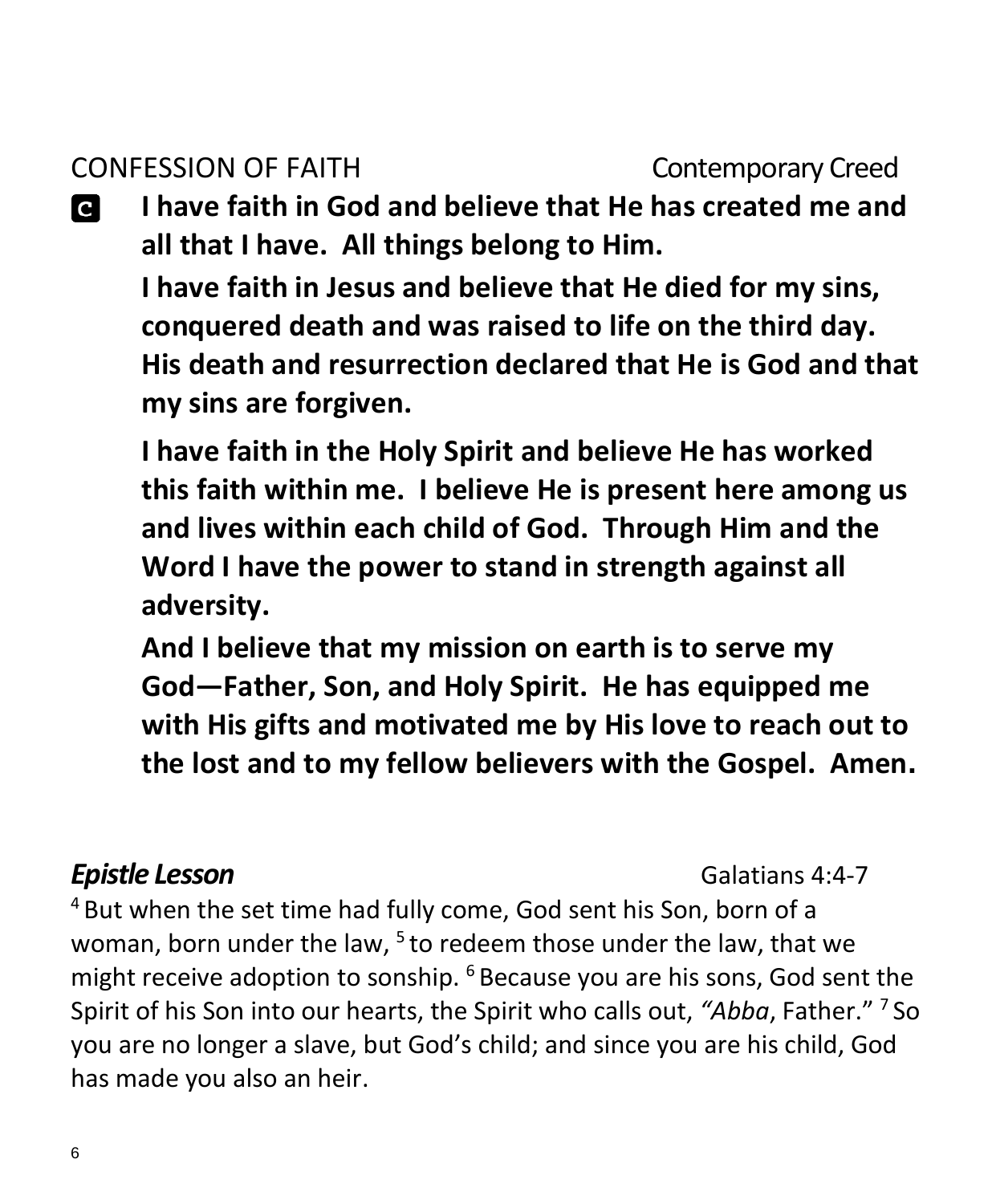| <b>Hymn of the Day:</b><br>CCLI Song #7104268 |                                                                                                                                                               | What Child Is This<br><b>CCLI License #20031593</b> |
|-----------------------------------------------|---------------------------------------------------------------------------------------------------------------------------------------------------------------|-----------------------------------------------------|
| Verse $1 \n\mathcal{I}$ Messengers:           | What child is this who laid to rest<br>On Mary's lap is sleeping<br>Whom angles greet with anthems sweet<br>While shepherds watch are keeping                 |                                                     |
| $C$ Verse 2 $\beta$                           | Why lies he in such mean estate<br>Where ox and lamb are feeding<br>Good Christian fear for sinners here<br>The silent Word is pleading                       |                                                     |
|                                               | <b>C</b> CHORUS <b>A</b> This, this is Christ the King<br>Whom shepherds guard and angels sing<br>Haste, haste to bring Him laud<br>The Babe the Son of Mary. |                                                     |
| $\bullet$ Verse 3 $\AA$                       | So bring Him incense, gold and myrrh<br><b>Come peasant king to own Him</b><br>The King of kings, salvation brings<br>Let loving hearts enthrone Him          |                                                     |
| Bridge $\sqrt{2}$<br><b>Messengers:</b>       | Come let us adore Him<br>Our hearts will enthrone Him (bridge 3x)                                                                                             |                                                     |
|                                               | CHORUS $\sqrt{2}$ This, this is Christ the King<br>Whom shepherds guard and angels sing<br>Haste, haste to bring Him laud<br>The Babe the Son of Mary.        |                                                     |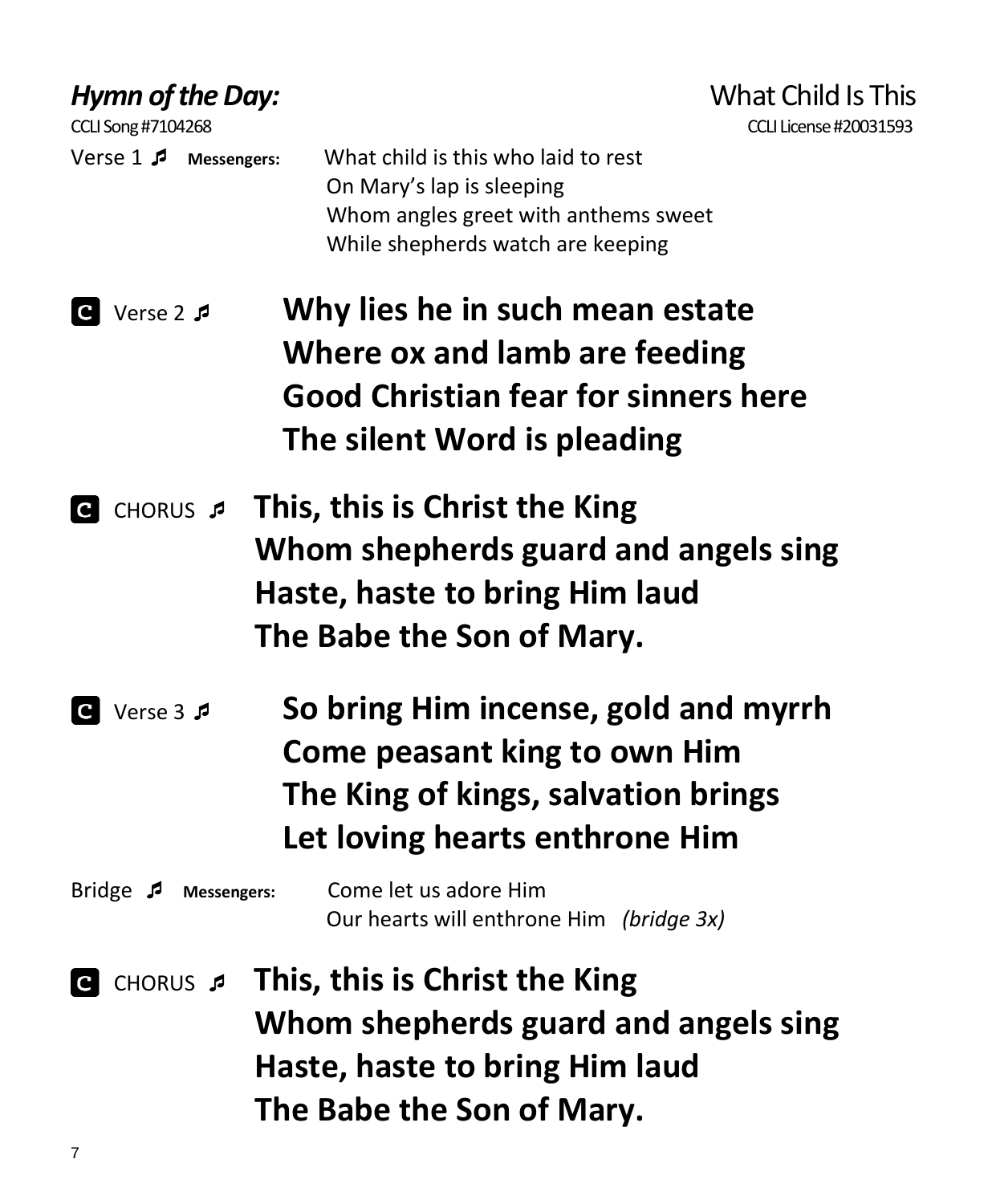MESSAGE Pastor Darin Aden

Luke 1:68-79

## **"Before Him All Our Days"**

**<sup>67</sup>**His father Zechariah was filled with the Holy Spirit and prophesied: **<sup>68</sup>** "Praise be to the Lord, the God of Israel, because he has come to his people and redeemed them. **<sup>69</sup>**He has raised up a horn of salvation for

us in the house of his servant David **<sup>70</sup>** (as he said through his holy prophets of long ago), **<sup>71</sup>** salvation from our enemies and from the hand of all who hate us—**<sup>72</sup>** to show mercy to our ancestors and to remember his holy covenant, **<sup>73</sup>** the oath he swore to our father Abraham: **<sup>74</sup>** to rescue us from the hand of our enemies, and to enable us to serve him without fear **<sup>75</sup>** in holiness and righteousness before him all our days. **<sup>76</sup>** And you, my child, will be called a prophet of the Most High; for you will go on before the Lord to prepare the way for him, **<sup>77</sup>** to give his people the knowledge of



salvation through the forgiveness of their sins, **<sup>78</sup>** because of the tender mercy of our God, by which the rising sun will come to us from heaven **<sup>79</sup>** to shine on those living in darkness and in the shadow of death, to guide our feet into the path of peace."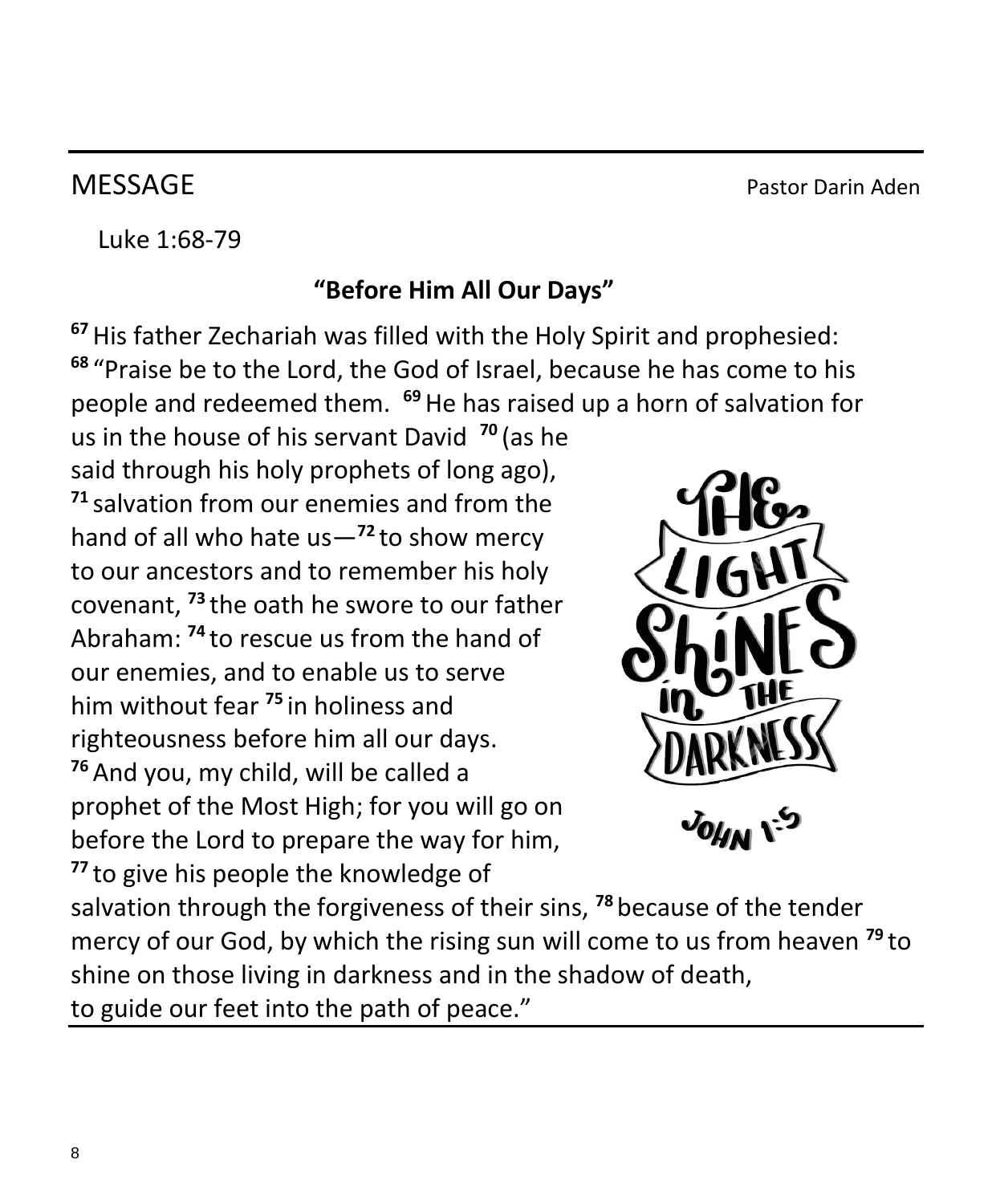# **Sermon Response: King of Kings**

CCLI Song#7127647 CCLI License #20031593

- 
- 

 Verse 1  **In the darkness, we were waiting Without hope, without light Till from heaven You came running There was mercy in Your eyes To fulfill the law and prophets To a virgin came the word From a throne of endless glory To a cradle in the dirt**

# **C** CHORUS *<b>*

**Praise the Father, Praise the Son Praise the Spirit, three in one God of glory, Majesty Praise forever to the King of kings**

 Verse 2  **To reveal the kingdom coming And to reconcile the lost To redeem the whole creation You did not despise the cross For even in your suffering You saw to the other side Knowing this was our salvation Jesus for our sake you died**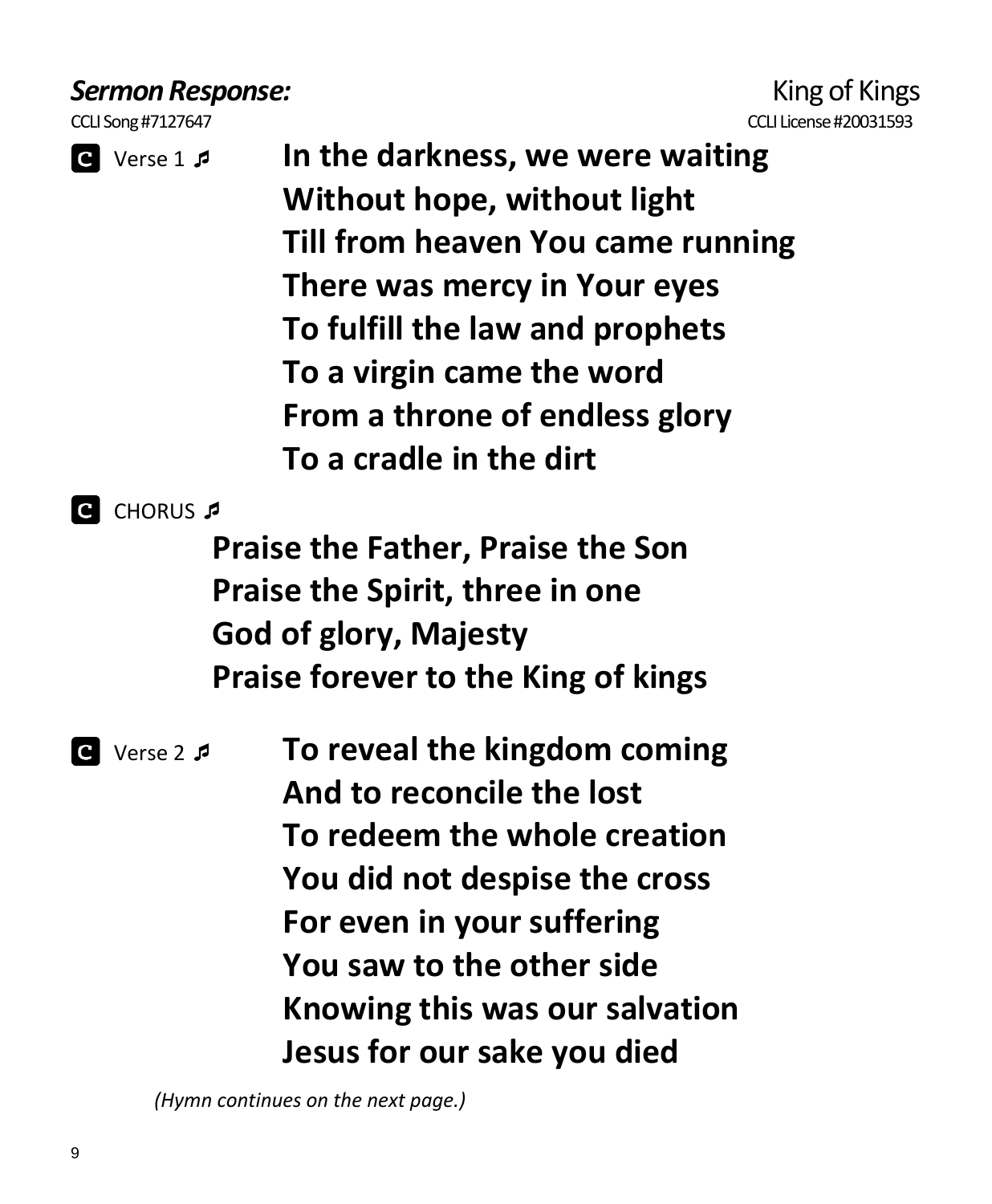

**Praise the Father, Praise the Son Praise the Spirit, three in one God of glory, Majesty Praise forever to the King of kings**

 Verse 3  **And the morning that You rose All of heaven held its breath Till that stone was moved for good For the Lamb had conquered death And the dead rose from their tombs And the angels stood in awe For the souls of all who'd come To the father are restored**

 Verse 4  **And the church of Christ was born Then the Spirit lit the flame Now this gospel truth of old Shall not kneel, shall not faint By His blood and in His Name In His freedom I am free For the love of Jesus Christ Who has resurrected me**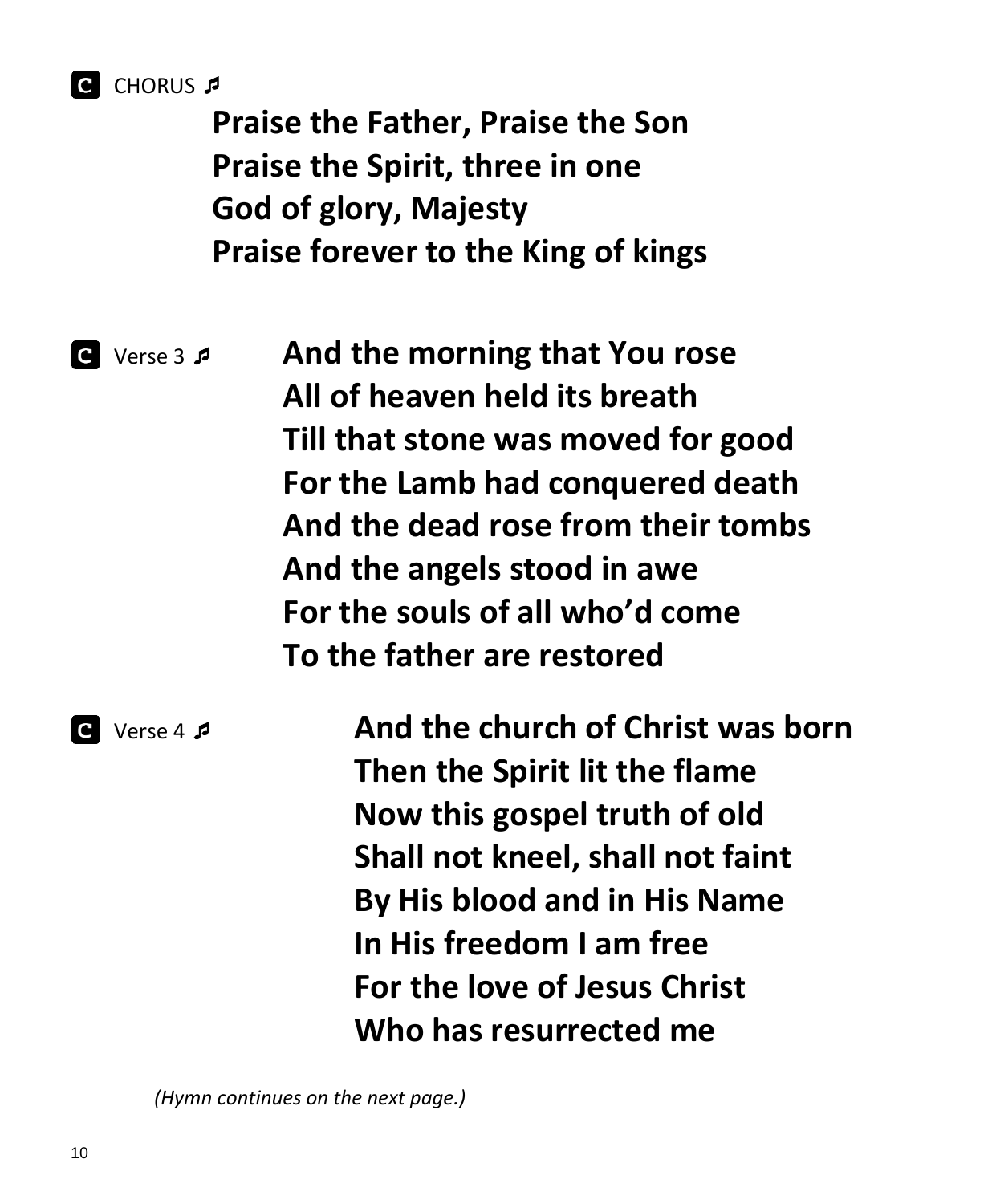### **C** CHORUS *<b>*

**Praise the Father, Praise the Son Praise the Spirit, three in one God of glory, Majesty Praise forever to the King of kings**

 CHORUS  **Praise the Father, Praise the Son Praise the Spirit, three in one God of glory, Majesty Praise forever to the King of kings Praise forever to the King of kings**

# *PLEASE STAND* PRAYER OF THE CHURCH

- $\mathbf{M}$ Almighty Lord Jesus, far too often we are limited in what we see. Satan can deceive us into thinking your commands are meant to limit our enjoyment of life or that we are missing out when we follow your will. Help us to see the blessings that come from following your Word and living according to your will.
- **Lord, forgive us for the times we do not let your light shine.**
- $\lceil \text{M} \rceil$ Gracious Lord Jesus, you warn us of the many dangers that threaten us from within ourselves and from the world we live in. Help us to take those threats seriously and enable us to continue to be the salt of earth. May we encourage one another and spur each other on.
- $\overline{c}$ **Lord, show us the value of letting your light shine.**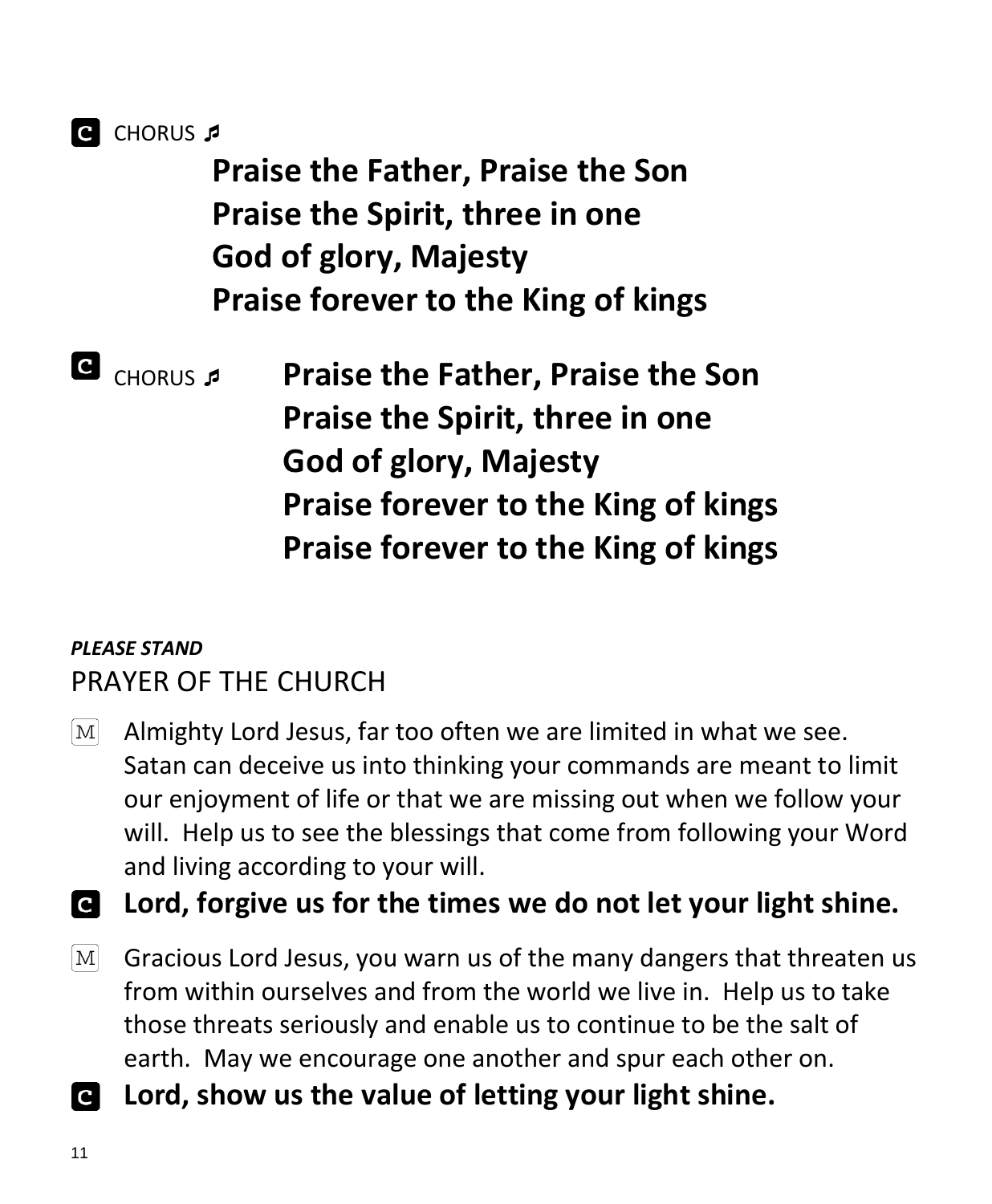- $|M|$ Loving Lord Jesus, while your life, ministry and teaching was so exciting, authoritative, even life changing, we far too often are restrained in the praise and service we offer. You have given us the power to move mountains, and you have promised that what we do for the least of yours we do for you. Yet, we fail to trust, to act, to love, to speak, to share.
- **Lord, help us to trust in you so that we might let our light shine.**
- Merciful Lord Jesus, there are many in this world who are dealing with  $[M]$ sickness, pain, anguish, or suffering. We know that you can use all things for our good. Help us to believe your words of truth when we are in such hardship and to support others when they must endure.
- **Lord, use us for your good purposes as we let our light shine. It is in your name we ask, Lord Jesus. Amen.**

# LORD'S PRAYER

**Our Father who art in heaven, hallowed be thy name, thy kingdom come, thy will be done on earth as it is in heaven. Give us this day our daily bread; and forgive us our trespasses, as we forgive those who trespass against us; And lead us not into temptation, but deliver us from evil. For thine is the kingdom and the power and the glory forever and ever. Amen.**

# BLESSING

- $\lceil \text{M} \rceil$ The Lord bless you and keep you. The Lord make his face shine on you and be gracious to you. The Lord look on you with favor and give you peace.
- $\mathbf{C}$ **Amen.**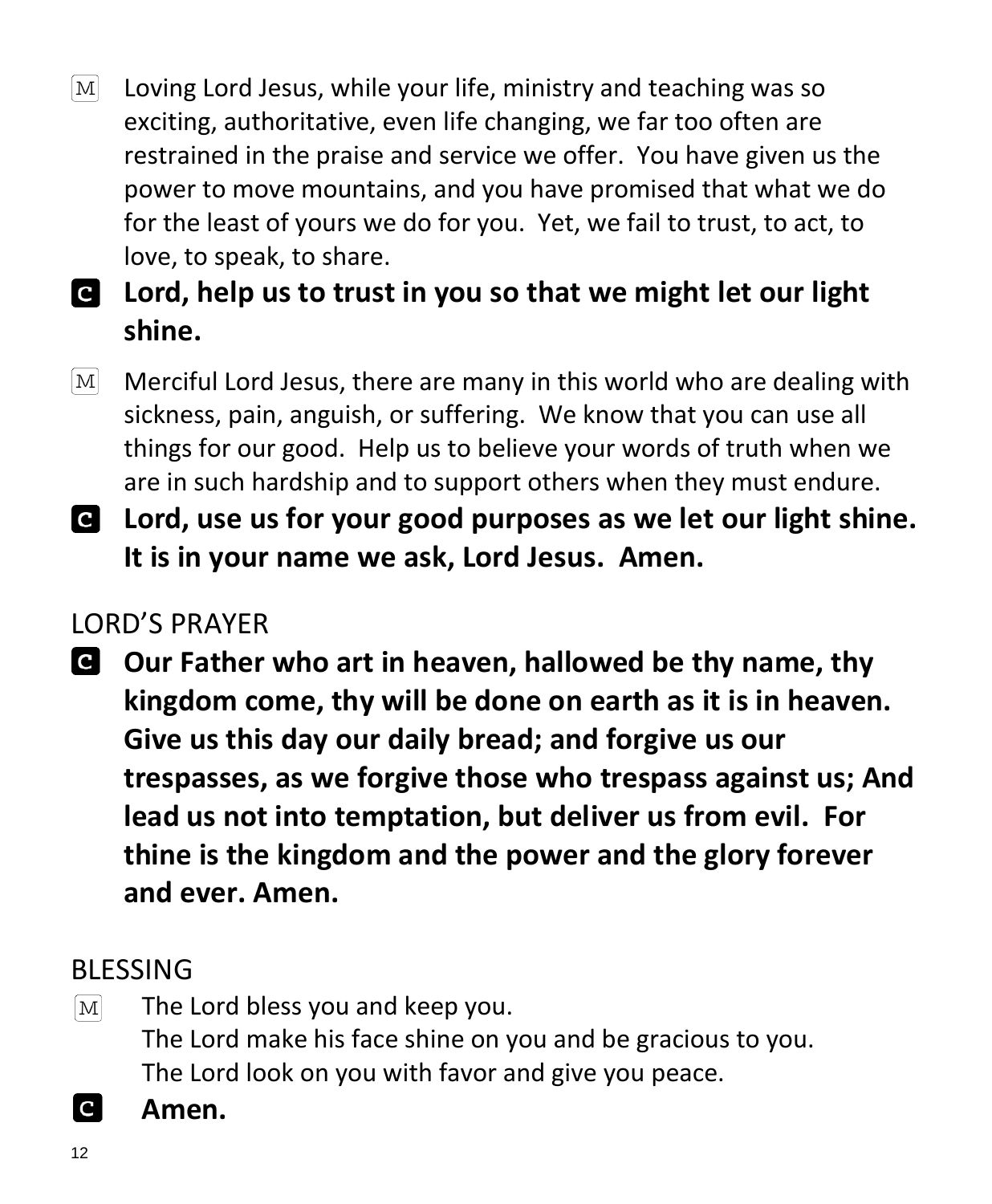- 
- Verse 1 **Heaven's silence has been broken My heart sings hallelujah With a child, God has spoken My heart sings hallelujah Everything changes Everything changes**
- Verse 2 **Angels come with words of wonder My heart sings hallelujah Freedom from the curse we're under My heart sings hallelujah Everything changes Everything changes**

# C CHORUS

- **ALL: Glory, glory in the highest God, we praise You Savior, Savior to the lost and broken Jesus, Jesus our Redeemer Here to save us My heart sings, heart sings Hallelujah!**
- Verse 3 **Here today love's incarnation My heart sings hallelujah He's come too seek and bring salvation My heart sings hallelujah Everything changes Everything changes**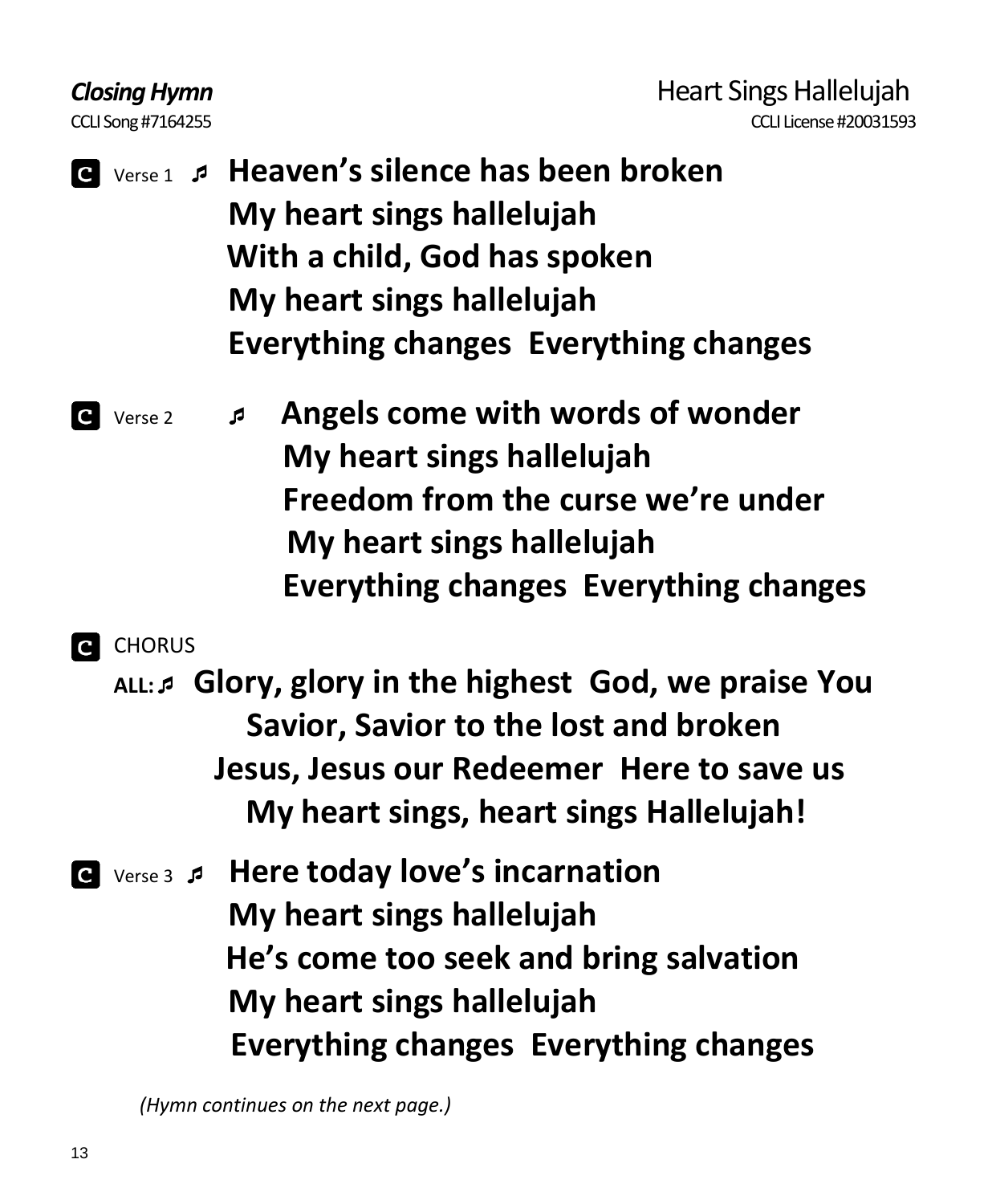### C CHORUS

# **ALL: Glory, glory in the highest God, we praise You Savior, Savior to the lost and broken Jesus, Jesus our Redeemer Here to save us My heart sings, heart sings Hallelujah!**

Bridge 

 **Messengers:** Come a little closer Sing a little louder Join with all the angels Worship Him (repeat)

# **a** Bridge  $\beta$

- **ALL: Come a little closer Sing a little louder Join with all the angels Worship Him** (repeat x4)
- **C** CHORUS

# **ALL: Glory, glory in the highest God, we praise You Savior, Savior to the lost and broken Jesus, Jesus our Redeemer Here to save us My heart sings, heart sings Hallelujah!**

**C** Bridge conclusion  $\sqrt{ }$ 

 **Messengers:** Come a little closer Sing a little louder Join with all the angels Worship Him (repeat) My heart sings, heart sings Hallelujah (x2)

*BE SEATED*

# THANK YOU TO OUR WORSHIP LEADERS

Our thanks to the Messengers: Gene Rosera (guitar); Deb Bernhardt (vocals & technology); Gary Bernhardt (percussion & vocals); Abby Stuebs (vocals & keyboard); Phil Stuebs (vocals & guitar) and Pastor Aden (bass guitar).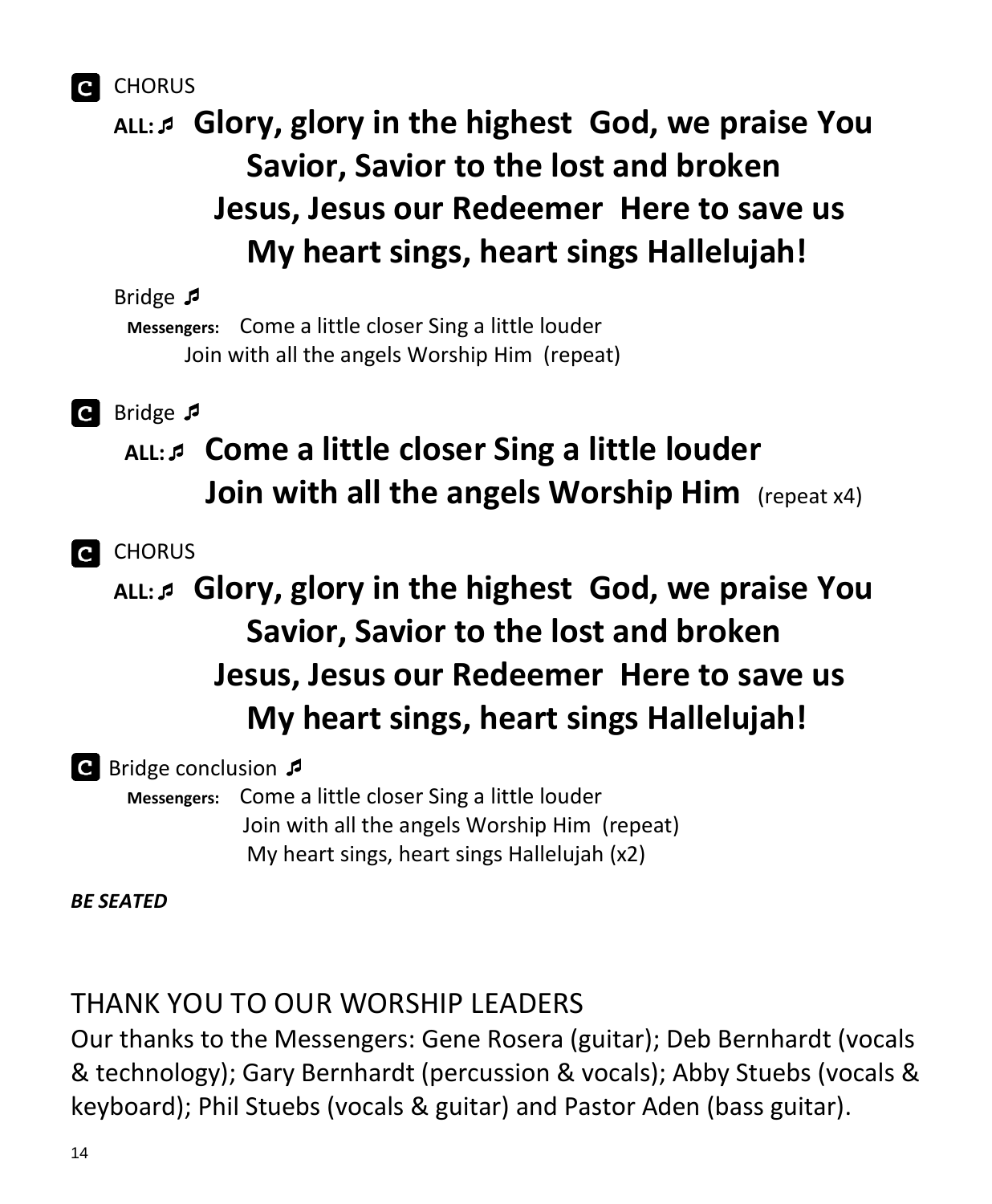

 **Church Office Information School Office Information Rick Zimmermann, Principal<br>Cell Phone: 608-350-6646 Cell Phone:** 920-277-0101<br>**Email:** daden@stjohnstjames.com  **Email:** [daden@stjohnstjames.com](mailto:daden@stjohnstjames.com) **Email:** rzimmerman@stjohnstjames.com **Church Office Phone:** 920-754-4568 **Church Office Hours:** 7:30 am—12:30 pm, M-F **School Office Hours: 7:30 am—3:00 pm, M-F Website:** stjohnstjames.com **Times of Worship:** Sunday—8:00am & 10:15am **Send Bulletin Information to cbubolz@stjohnstjames.com—Wednesday Deadline**

**Sunday, January 2, 2022**

**SERVING YOU TODAY**—**8:00 am Ushers—**Dale Barnard, Joe Hoyer, Chuck Kiehn, Bob Baribeau ■ **10:15 am Ushers—**Roger Hoida, Dave Hoida, Deven Krepline **■ Church Cleaners—**Arlie/Pat Olp, Mary Fenlon ■ **Flower Committee—**Jenny Janke & Judy Mangin.

**SERVING YOU NEXT WEEK—8:00 am Ushers—**Dan/Jacob Bubolz, Gene Wagner, Eugene/Nathan Rosera, Jeff Doemel ■ **10:15 am Ushers—**Glen Behnke, Roger Bubolz, Dan Bratz, Jim Bubolz, Alex Bubolz, James Kenneke **■ Church Cleaners—**Arlie/Pat Olp, Mary Fenlon ■ **Flower Committee—**Jenny Janke & Judy Mangin **■ Communion Set-Up/Take-Down—**Suzanne Bubolz, Amanda Schrubbe & Michaela Bubolz.

**HOME BOUND LIST—**If you would like to send cards or letters to our home bound members there is an updated list for December provided for you in the West Church Office. Our home-bound members would love to hear from you!

**OFFERING ENVELOPES—**Offering envelopes are in the West Church office. We also have some Jr. Offering envelopes out if you would like to take one for your child/children.

**MINISTRY RESERVE FUND**—We have started a fund for our Second Pastor to help defray costs involved in adding another Pastor. If you wish to give to the Ministry Reserve Fund please place your offering in an envelope and clearly mark it as **Ministry Reserve Fund or 2nd Pastor Fund** and place it in the offering plate. A letter and commitment form has been sent to all members, please put your commitment form in the offering plate or in the "Church" in the West Church office.

**DIVINE CALL—We are happy to say that Mr. Stuebs has returned his divine call to serve** as Staff Minister & Music Coordinator at Redeemer Lutheran Church in Tucson, AZ. Please keep Mr. Stuebs and his family in your prayers as he continues to use his God given talents and abilities here at St. John-St. James.

**CHRISTMAS POINSETTIAS—**Thank you for all the poinsettias donated by our congregation! Don't forget to take along your poinsettia(s) after the worship service today, **please leave behind the trays that the poinsettias are placed in.** There are bags/cardboard trays left in the West Church office to transport your plants home safely.